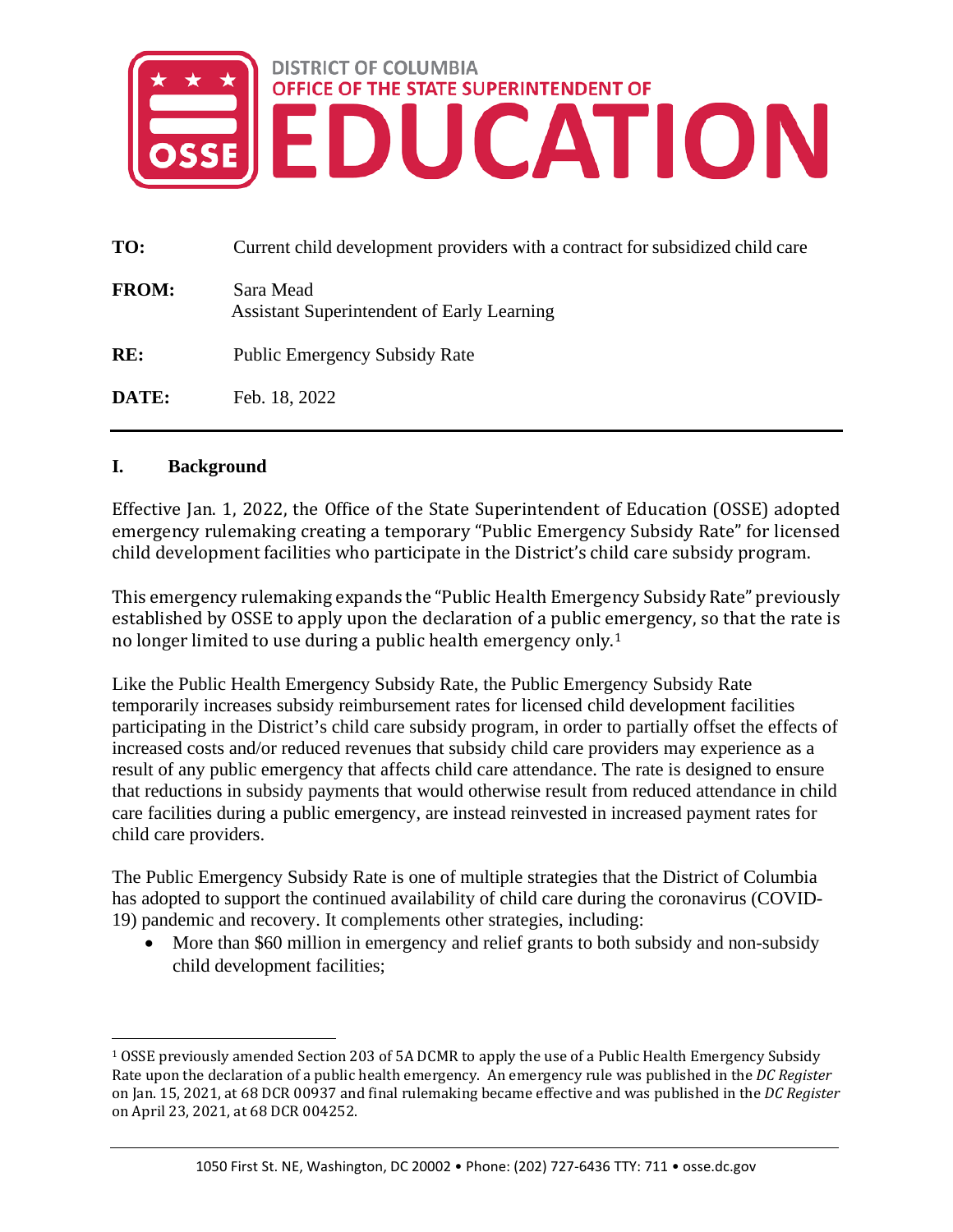- Changes in attendance payment policies to account for the impact of the pandemic on children's attendance in care, including a permanent increase in the number of days of a child's unexcused absences (to 10) for which child care providers participating in the subsidy program may be paid each month, as well as allowances for COVID-19-related absences, including those due to quarantine or isolate, to be considered excused;
- Expansion of the Shared Services Business Alliance and other business supports for child development facilities;
- Investments in the early childhood workforce and in expansion, creation or improvement of child development facilities.

## **II. Process for Calculating the Public Subsidy Rate**

As defined in the regulations creating the Public Health Emergency Subsidy Rate, the Public Health Emergency Subsidy Rate is a *percentage increase* in the subsidy rates defined in [DCMRA 5A203.](https://dcregs.dc.gov/Common/DCMR/RuleList.aspx?DownloadFile=%7b2A4233A2-F084-4DA1-941E-2A0CE09F5A01%7d)

The percentage increase is calculated by a mathematical formula based on the following steps:

- 1. Calculating the difference between subsidy payments for the most recent month based on standard subsidy rates (i.e., December 2021 payments) and the subsidy payments made in the month before the start of the public emergency (which for current public emergency means February 2020)
- 2. Dividing this difference by the total subsidy payments made in the month before the Mayor first declared the public emergency (i.e., February 2020)

Under the emergency and proposed regulations, the Public Emergency Rate may be updated periodically while in effect. Upon implementation of or any change in the rate, OSSE shall notify child development facilities of the Public Emergency Subsidy Rate, any changes made to the rate, and the monthly payments used to calculate the rate.

Effective Jan. 1, 2022, the percentage increase of the public health emergency is calculated as follows:

- The total monthly subsidy payment in December 2020 was \$ 6,254,980.73;
- The total monthly subsidy payment in February 2020 was \$9,219,812.75;
- The difference between \$9,219,812.75 and \$6,203,288.74 is \$2,964,832.02;
- \$2,964,832.02 is 32.16 percent of \$9,219,812.75; and
- As a result of the implementation of the Public Emergency Subsidy Rate, **all subsidy rates will increase by 32.16 percent effective Jan. 1, 2022.**

The full table of rates for each provider type and Capital Quality Rating appears at the end of this document.

These rates will remain in effect until one of the following occurs: a) OSSE updates the rate to reflect changes in child development facility attendance; b) termination of the public emergency; or c) there are no longer funds available to cover the costs of the Public Emergency Subsidy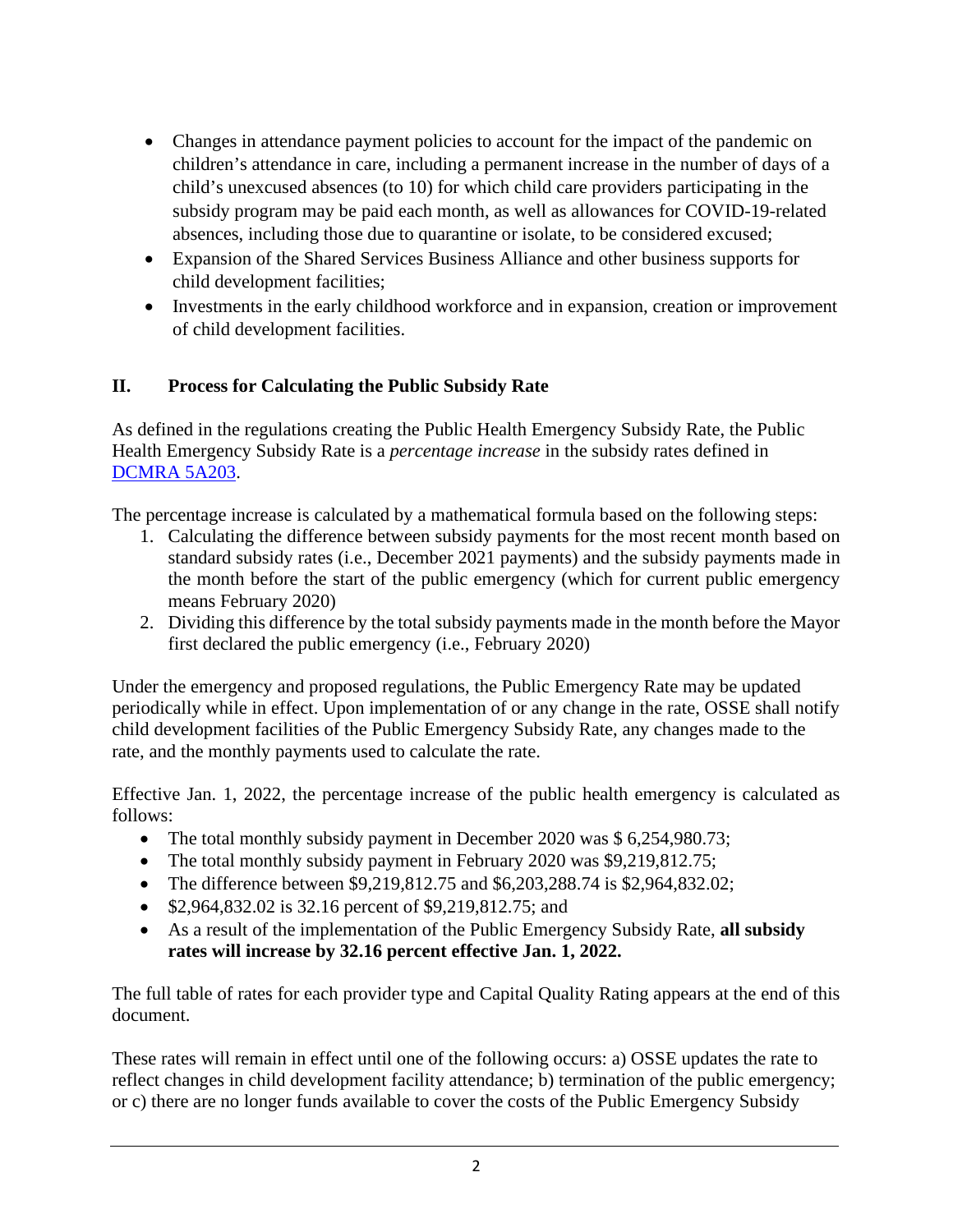Rate.

Should OSSE update the Public Emergency Subsidy Rate, OSSE will update this document and the accompanying rate table to inform providers of the Public Emergency Rate in effect. At any time that OSSE updates the rate, OSSE will use subsidy attendance data from the month prior to the month in which a change takes effect to project what the monthly subsidy payment would have been, had standard payment rates been in effect, and calculate the percentage difference between that payment and the February 2020 payment, as described above. OSSE will provide child development facilities advance notice of any changes in the Public Emergency Rate.

# **III. Accessing the Public Emergency Subsidy Rates**

Child care providers who participate in the District's child care subsidy system and submit attendance to OSSE do not need to take any additional action to receive the Public Emergency Subsidy Rate. The Public Emergency Subsidy Rate will be automatically applied to the provider's payment based on reported attendance of children receiving subsidy.

## **IV. Questions and Public Comment**

Child care providers with questions about the Public Health Emergency Subsidy Rate should contact their Education Service Monitor or [OSSE.DELCommunications@dc.gov.](mailto:OSSE.DELCommunications@dc.gov)

Providers, members of the public, or other individuals who wish to provide public comment on the Public Health Emergency Subsidy Rate should file comments in writing no later than **March 20, 2022** via an email addressed to [ossecomments.proposedregulations@dc.gov;](mailto:ossecomments.proposedregulations@dc.gov) or by mail or hand delivery to the Office of the State Superintendent of Education, Attn: Renee Lee re: Public Health Emergency Subsidy Rate, 1050 First St. NE, Third Floor, Washington, DC 20002.

# **V. Public Health Emergency Subsidy Rates Table**

| <b>Developing – Child Development Center</b>      |                             |                      |                  |                     |                       |                  |  |  |
|---------------------------------------------------|-----------------------------|----------------------|------------------|---------------------|-----------------------|------------------|--|--|
|                                                   |                             | <b>Traditional</b>   |                  | <b>Extended Day</b> | <b>Nontraditional</b> |                  |  |  |
|                                                   | <b>Full-</b><br><b>Time</b> | Part-<br><b>Time</b> | <b>Full-Time</b> | <b>Part-Time</b>    | <b>Full-Time</b>      | <b>Part-Time</b> |  |  |
| Infant and Toddler                                | \$102.33                    | \$61.40              | \$112.56         | \$71.63             | \$127.92              | \$76.75          |  |  |
| <b>Infant and Toddler Special Needs</b>           | \$143.26                    | \$85.96              |                  |                     |                       |                  |  |  |
| Pre-school                                        | \$71.19                     | \$42.71              | \$78.32          | \$49.84             | \$89.00               | \$53.39          |  |  |
| Pre-school Before and After                       | \$71.19                     | \$42.71              | \$78.32          | \$49.84             |                       |                  |  |  |
| School-Age Before and After                       | \$47.66                     | \$28.60              | \$52.43          | \$33.36             | \$59.58               | \$35.75          |  |  |
| School-Age Before or After                        | \$47.66                     | \$23.83              |                  |                     |                       |                  |  |  |
| Pre-school and School-Age Special<br><b>Needs</b> | \$99.68                     | \$59.80              | --               | --                  |                       |                  |  |  |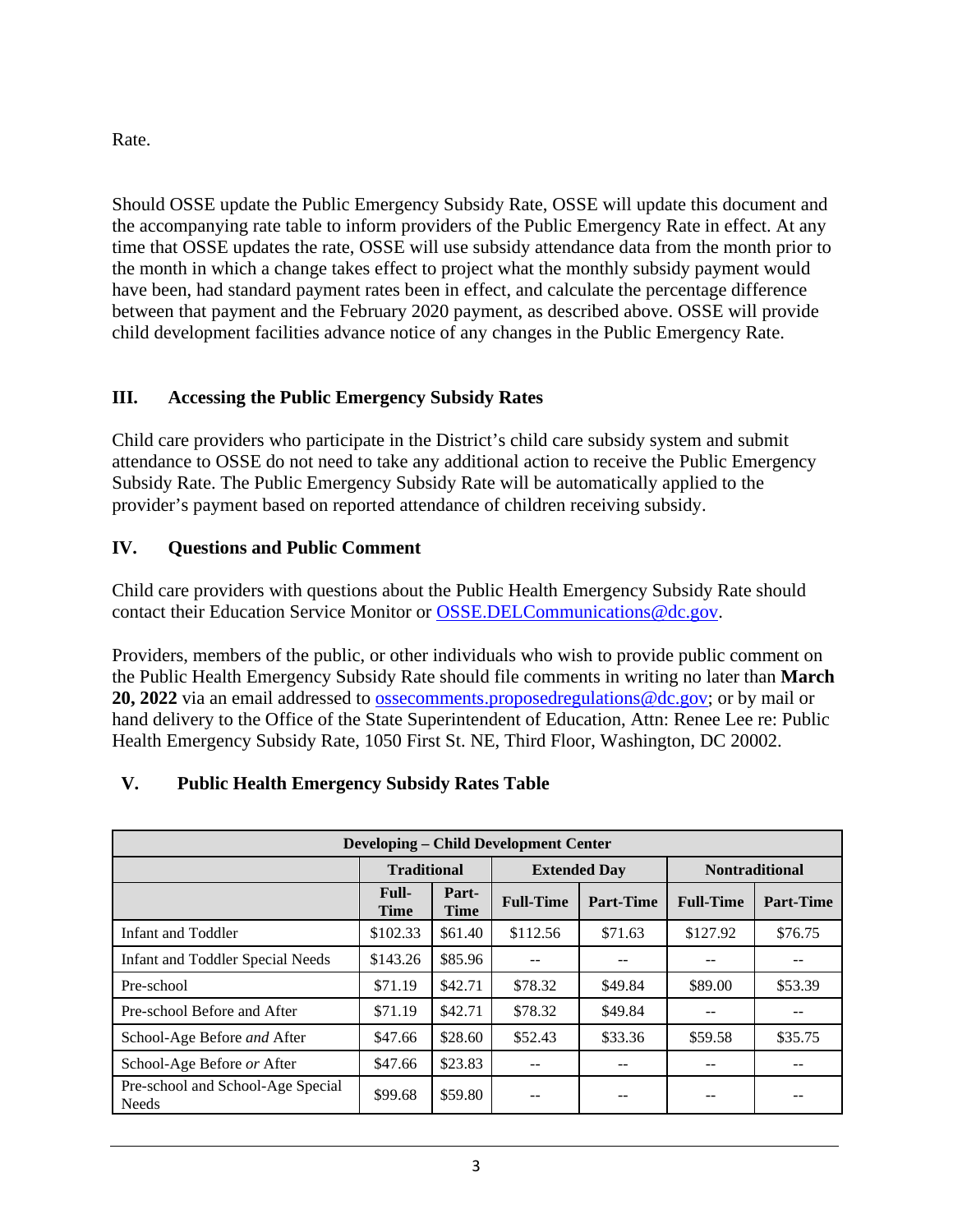| <b>Developing - Child Development Home and Expanded Home</b> |                      |               |                     |                  |                       |           |  |  |
|--------------------------------------------------------------|----------------------|---------------|---------------------|------------------|-----------------------|-----------|--|--|
|                                                              | <b>Traditional</b>   |               | <b>Extended Day</b> |                  | <b>Nontraditional</b> |           |  |  |
|                                                              | <b>Full-</b><br>Time | Part-<br>Time | <b>Full-Time</b>    | <b>Part-Time</b> | <b>Full-Time</b>      | Part-Time |  |  |
| Infant and Toddler                                           | \$86.51              | \$51.91       | \$95.17             | \$60.56          | \$108.15              | \$64.89   |  |  |
| Pre-school                                                   | \$53.97              | \$32.39       | \$59.38             | \$37.78          | \$67.47               | \$40.48   |  |  |
| Pre-school Before and After                                  | \$53.97              | \$32.39       | \$59.38             | \$37.78          |                       |           |  |  |
| School-Age Before and After                                  | \$37.00              | \$22.20       | \$40.71             | \$25.90          | \$46.26               | \$27.75   |  |  |
| School-Age Before or After                                   | \$37.00              | \$18.50       |                     |                  |                       |           |  |  |

| <b>Progressing - Child Development Center</b>     |               |                      |                  |                     |                       |                  |  |  |
|---------------------------------------------------|---------------|----------------------|------------------|---------------------|-----------------------|------------------|--|--|
|                                                   |               | <b>Traditional</b>   |                  | <b>Extended Day</b> | <b>Nontraditional</b> |                  |  |  |
|                                                   | Full-<br>Time | Part-<br><b>Time</b> | <b>Full-Time</b> | <b>Part-Time</b>    | <b>Full-Time</b>      | <b>Part-Time</b> |  |  |
| Infant and Toddler                                | \$105.73      | \$63.44              | \$116.30         | \$74.01             | \$132.16              | \$79.30          |  |  |
| <b>Infant and Toddler Special Needs</b>           | \$143.26      | \$85.96              |                  |                     |                       |                  |  |  |
| Pre-school                                        | \$73.96       | \$44.38              | \$81.36          | \$51.77             | \$92.45               | \$55.47          |  |  |
| Pre-school Before and After                       | \$73.96       | \$44.38              | \$81.36          | \$51.77             |                       |                  |  |  |
| School-Age Before and After                       | \$47.66       | \$28.60              | \$52.42          | \$33.36             | \$59.58               | \$35.75          |  |  |
| School-Age Before or After                        | \$47.66       | \$23.83              |                  |                     |                       |                  |  |  |
| Pre-school and School-Age Special<br><b>Needs</b> | \$99.68       | \$59.80              |                  |                     |                       |                  |  |  |

| <b>Progressing - Child Development Home and Expanded Home</b> |                             |                      |                  |                     |                       |                  |  |  |
|---------------------------------------------------------------|-----------------------------|----------------------|------------------|---------------------|-----------------------|------------------|--|--|
|                                                               |                             | <b>Traditional</b>   |                  | <b>Extended Day</b> | <b>Nontraditional</b> |                  |  |  |
|                                                               | <b>Full-</b><br><b>Time</b> | Part-<br><b>Time</b> | <b>Full-Time</b> | <b>Part-Time</b>    | <b>Full-Time</b>      | <b>Part-Time</b> |  |  |
| Infant and Toddler                                            | \$92.54                     | \$55.52              | \$101.79         | \$64.77             | \$115.68              | \$69.41          |  |  |
| Pre-school                                                    | \$58.60                     | \$35.17              | \$64.47          | \$41.02             | \$73.26               | \$43.96          |  |  |
| Pre-school Before and After                                   | \$58.60                     | \$35.17              | \$64.47          | \$41.02             |                       |                  |  |  |
| School-Age Before and After                                   | \$37.00                     | \$22.20              | \$40.71          | \$25.90             | \$46.26               | \$27.75          |  |  |
| School-Age Before or After                                    | \$37.00                     | \$18.50              | --               | --                  |                       |                  |  |  |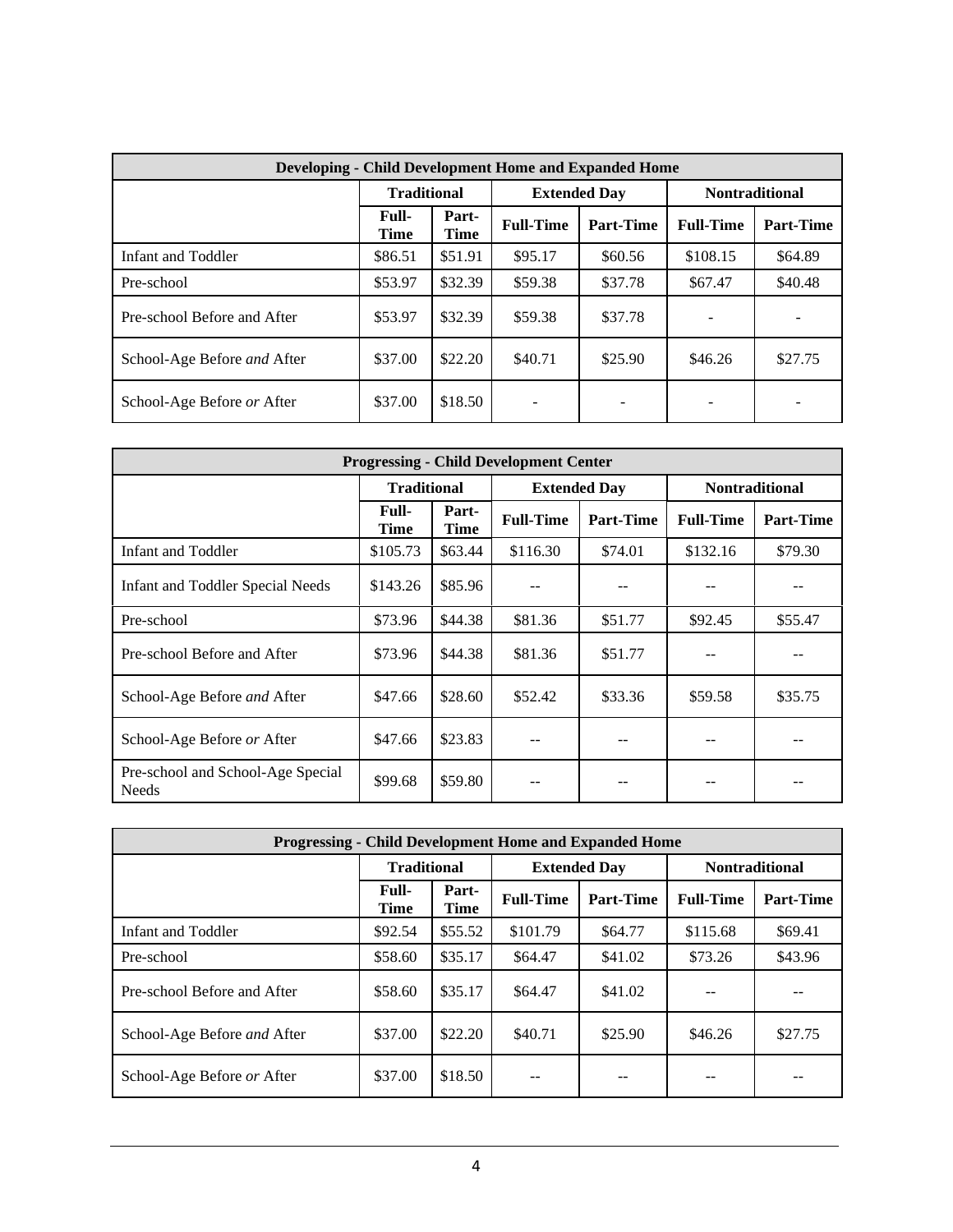| <b>Quality - Child Development Center</b>  |                             |                      |                  |                     |                       |                  |  |  |
|--------------------------------------------|-----------------------------|----------------------|------------------|---------------------|-----------------------|------------------|--|--|
|                                            |                             | <b>Traditional</b>   |                  | <b>Extended Day</b> | <b>Nontraditional</b> |                  |  |  |
|                                            | <b>Full-</b><br><b>Time</b> | Part-<br><b>Time</b> | <b>Full-Time</b> | <b>Part-Time</b>    | <b>Full-Time</b>      | <b>Part-Time</b> |  |  |
| Infant and Toddler                         | \$116.50                    | \$69.90              | \$128.16         | \$81.56             | \$145.63              | \$87.37          |  |  |
| <b>Infant and Toddler Special Needs</b>    | \$151.46                    | \$90.87              |                  |                     |                       |                  |  |  |
| Pre-school                                 | \$82.01                     | \$49.20              | \$90.21          | \$57.40             | \$102.50              | \$61.51          |  |  |
| Pre-school Before and After                | \$82.01                     | \$49.20              | \$90.21          | \$57.40             |                       |                  |  |  |
| School-Age Before and After                | \$47.66                     | \$28.60              | \$52.43          | \$33.36             | \$59.58               | \$35.75          |  |  |
| School-Age Before or After                 | \$47.66                     | \$23.83              |                  |                     |                       |                  |  |  |
| Pre-school and School-Age Special<br>Needs | \$99.68                     | \$59.80              |                  |                     |                       |                  |  |  |

| <b>Quality - Child Development Home and Expanded Home</b> |               |                      |                  |                     |                       |                  |  |  |
|-----------------------------------------------------------|---------------|----------------------|------------------|---------------------|-----------------------|------------------|--|--|
|                                                           |               | <b>Traditional</b>   |                  | <b>Extended Day</b> | <b>Nontraditional</b> |                  |  |  |
|                                                           | Full-<br>Time | Part-<br><b>Time</b> | <b>Full-Time</b> | <b>Part-Time</b>    | <b>Full-Time</b>      | <b>Part-Time</b> |  |  |
| Infant and Toddler                                        | \$98.83       | \$59.30              | \$108.71         | \$69.19             | \$123.54              | \$74.13          |  |  |
| Pre-school                                                | \$65.02       | \$39.01              | \$71.52          | \$45.52             | \$81.28               | \$48.77          |  |  |
| Pre-school Before and After                               | \$65.02       | \$39.01              | \$71.52          | \$45.52             |                       |                  |  |  |
| School-Age Before and After                               | \$37.00       | \$22.20              | \$40.71          | \$25.90             | \$46.26               | \$27.75          |  |  |
| School-Age Before or After                                | \$37.00       | \$18.50              |                  | --                  |                       |                  |  |  |

| <b>High-Ouality - Child Development Center</b> |                      |                      |                  |                     |                       |                  |  |  |
|------------------------------------------------|----------------------|----------------------|------------------|---------------------|-----------------------|------------------|--|--|
|                                                |                      | <b>Traditional</b>   |                  | <b>Extended Day</b> | <b>Nontraditional</b> |                  |  |  |
|                                                | Full-<br><b>Time</b> | Part-<br><b>Time</b> | <b>Full-Time</b> | Part-Time           | <b>Full-Time</b>      | <b>Part-Time</b> |  |  |
| Infant and Toddler                             | \$124.11             | \$74.47              | \$136.52         | \$86.88             | \$155.14              | \$93.08          |  |  |
| Infant and Toddler Special Needs               | \$155.14             | \$93.08              | --               | --                  |                       | --               |  |  |
| Pre-school                                     | \$85.23              | \$51.13              | \$93.75          | \$59.66             | \$106.53              | \$63.93          |  |  |
| Pre-school Before and After                    | \$85.23              | \$51.13              | \$93.75          | \$59.66             | --                    | --               |  |  |
| School-Age Before and After                    | \$47.66              | \$28.60              | \$52.43          | \$33.36             | \$59.58               | \$35.75          |  |  |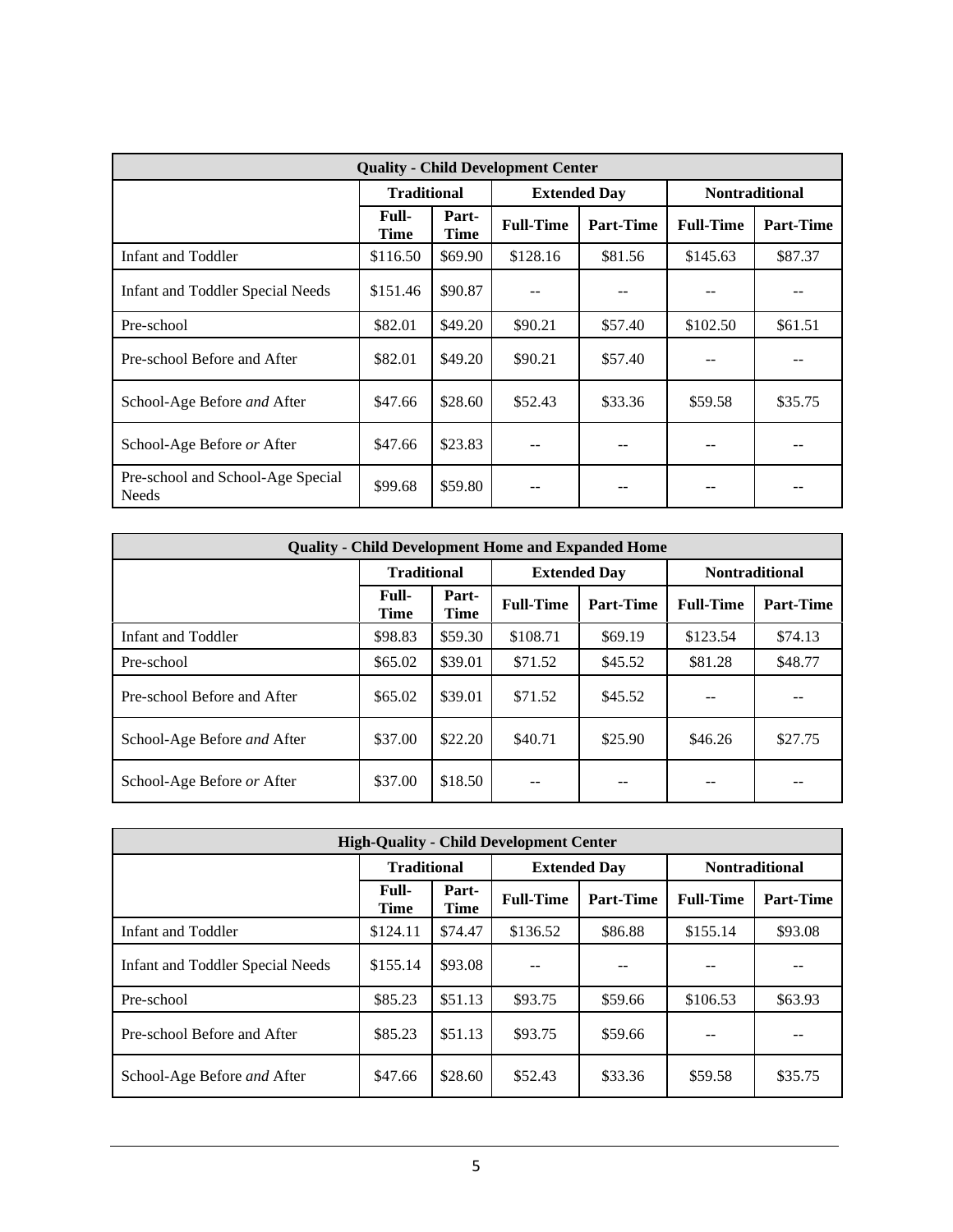| School-Age Before or After                        | \$47.66 | \$23.83 | $ -$ | $-$   | -- | $ -$ |
|---------------------------------------------------|---------|---------|------|-------|----|------|
| Pre-school and School-Age Special<br><b>Needs</b> | \$99.68 | \$59.80 | $ -$ | $- -$ | -- | $ -$ |

| High-Quality - Child Development Home and Expanded Home |                      |                      |                  |                     |                       |                  |  |  |
|---------------------------------------------------------|----------------------|----------------------|------------------|---------------------|-----------------------|------------------|--|--|
|                                                         |                      | <b>Traditional</b>   |                  | <b>Extended Day</b> | <b>Nontraditional</b> |                  |  |  |
|                                                         | Full-<br><b>Time</b> | Part-<br><b>Time</b> | <b>Full-Time</b> | <b>Part-Time</b>    | <b>Full-Time</b>      | <b>Part-Time</b> |  |  |
| Infant and Toddler                                      | \$105.44             | \$63.26              | \$115.98         | \$73.81             | \$131.80              | \$79.08          |  |  |
| Pre-school                                              | \$70.28              | \$42.17              | \$77.31          | \$49.20             | \$87.86               | \$52.72          |  |  |
| Pre-school Before and After                             | \$70.28              | \$42.17              | \$77.31          | \$49.20             | \$87.86               | \$52.72          |  |  |
| School-Age Before and After                             | \$37.00              | \$22.20              | \$40.71          | \$25.90             | \$46.26               | \$27.75          |  |  |
| School-Age Before or After                              | \$37.00              | \$18.50              |                  | --                  |                       |                  |  |  |

| <b>Preliminary - Child Development Center</b>     |                             |                      |                     |                  |                       |           |  |  |
|---------------------------------------------------|-----------------------------|----------------------|---------------------|------------------|-----------------------|-----------|--|--|
|                                                   | <b>Traditional</b>          |                      | <b>Extended Day</b> |                  | <b>Nontraditional</b> |           |  |  |
|                                                   | <b>Full-</b><br><b>Time</b> | Part-<br><b>Time</b> | <b>Full-Time</b>    | <b>Part-Time</b> | <b>Full-Time</b>      | Part-Time |  |  |
| Infant and Toddler                                | \$105.73                    | \$63.44              | \$116.30            | \$74.01          | \$132.16              | \$79.30   |  |  |
| <b>Infant and Toddler Special Needs</b>           | \$143.26                    | \$85.96              |                     | --               |                       | --        |  |  |
| Pre-school                                        | \$73.96                     | \$44.38              | \$81.36             | \$51.77          | \$92.45               | \$55.47   |  |  |
| Pre-school Before and After                       | \$73.96                     | \$44.38              | \$81.36             | \$51.77          |                       | $- -$     |  |  |
| School-Age Before and After                       | \$47.66                     | \$28.60              | \$52.42             | \$33.36          | \$59.58               | \$35.75   |  |  |
| School-Age Before or After                        | \$47.66                     | \$23.83              |                     |                  |                       |           |  |  |
| Pre-school and School-Age Special<br><b>Needs</b> | \$99.68                     | \$59.80              | $- -$               | --               | --                    | --        |  |  |

| <b>Preliminary - Child Development Home and Expanded Home</b> |               |                      |                  |                     |                  |                       |  |  |
|---------------------------------------------------------------|---------------|----------------------|------------------|---------------------|------------------|-----------------------|--|--|
|                                                               |               | <b>Traditional</b>   |                  | <b>Extended Dav</b> |                  | <b>Nontraditional</b> |  |  |
|                                                               | Full-<br>Time | Part-<br><b>Time</b> | <b>Full-Time</b> | <b>Part-Time</b>    | <b>Full-Time</b> | Part-Time             |  |  |
| Infant and Toddler                                            | \$92.54       | \$55.52              | \$101.79         | \$64.77             | \$115.68         | \$69.41               |  |  |
| Pre-school                                                    | \$58.60       | \$35.17              | \$64.47          | \$41.02             | \$73.26          | \$43.96               |  |  |
| Pre-school Before and After                                   | \$58.60       | \$35.17              | \$64.47          | \$41.02             |                  |                       |  |  |
| School-Age Before and After                                   | \$37.00       | \$22.20              | \$40.71          | \$25.90             | \$46.26          | \$27.75               |  |  |
| School-Age Before or After                                    | \$37.00       | \$18.50              |                  |                     |                  |                       |  |  |